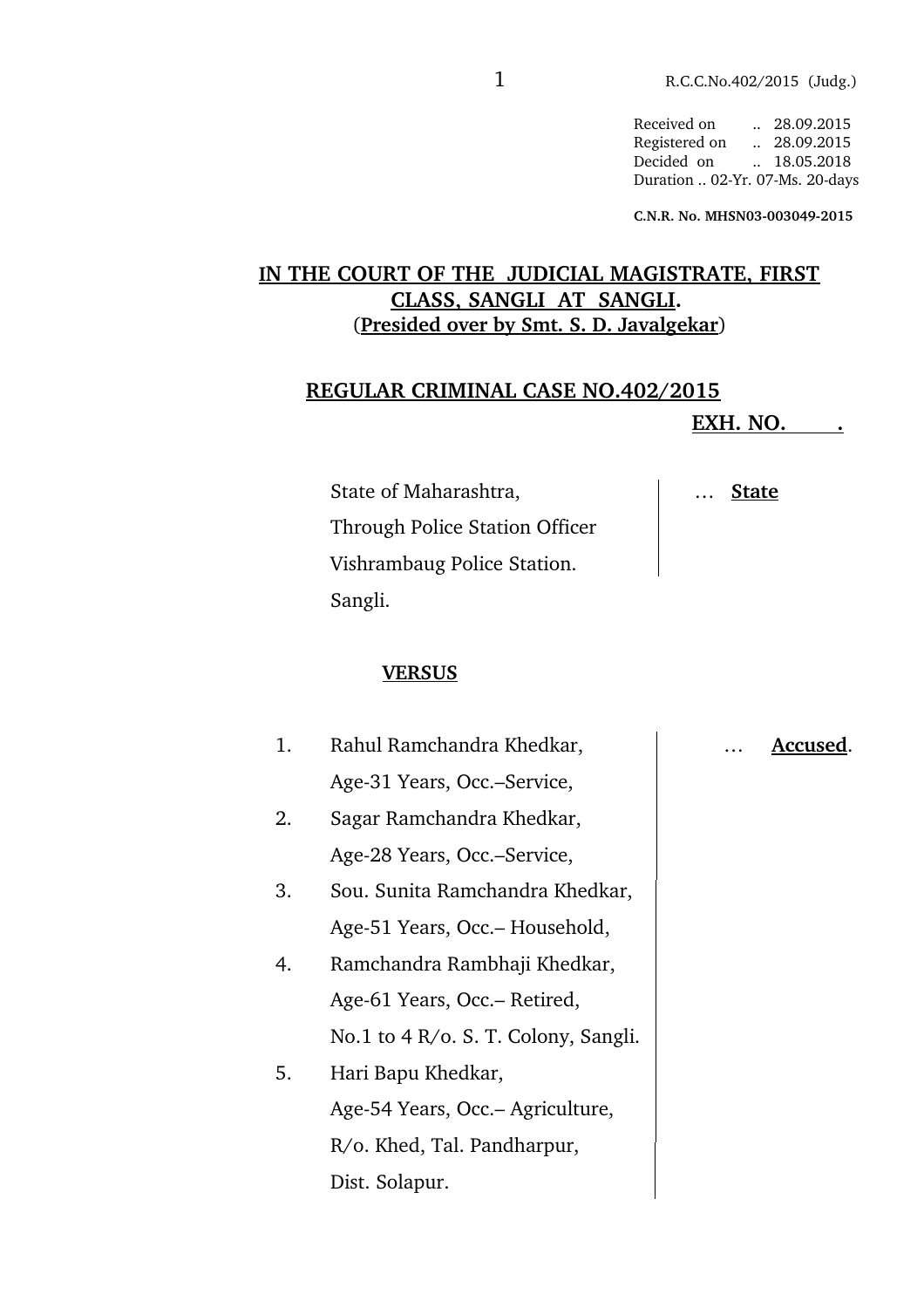====================================== Learned A.P.P. Smt. J. S. Dake for State.

Learned Advocate Shri. H. M. Patil for accused.

======================================

 **JUDGMENT** (Delivered on 18th May 2018)

The charge-sheet has been filed against the accused for offences punishable under Sections 498(A), 323, 504 and 506 read with 34 of the Indian Penal Code, 1860.

# *Prosecution's Case:*

02. On and about 26-04-2013 to 08-06-2015 the complainant was mentally and physically harassed by the accused No.1 to 5 at their residential place at Flat No.1, Bhagyashri Apartment, S.T. Colony, Vishrambaug, Sangli. The accused No.1 is the husband of the complainant, accused No.2 is the brother-in-law, accused No.3 is mother in law, accused No.4 is the father-in-law and No.5 is brother-in-law. The accused No.3 gave insulting treatment to the complainant by saying that, she is unable to cook good food and that she does not dress-up properly, could not behave properly. Further accused No.3 ill-treated her by saying that the parents of complainant have not given sufficient gold ornaments in the marriage of complainant and accused No.1. Accused No.3 and No.1 always asked the complainant to call her parents, if at all she desires to visit her maternal home. The accused No.1 and 3 ill-treated her on petty issues and used bad language to her. They also gave her beatings and used bad words to her. The accused No.1 to 5 demanded an amount of Rs.75,000/- and 2.5 tolas of gold from her parents and due this reason gave beatings to her. During the period of her pregnancy accused No.1 and 3 continuously insisted her to carry out sex determination test and forced her for the same. The said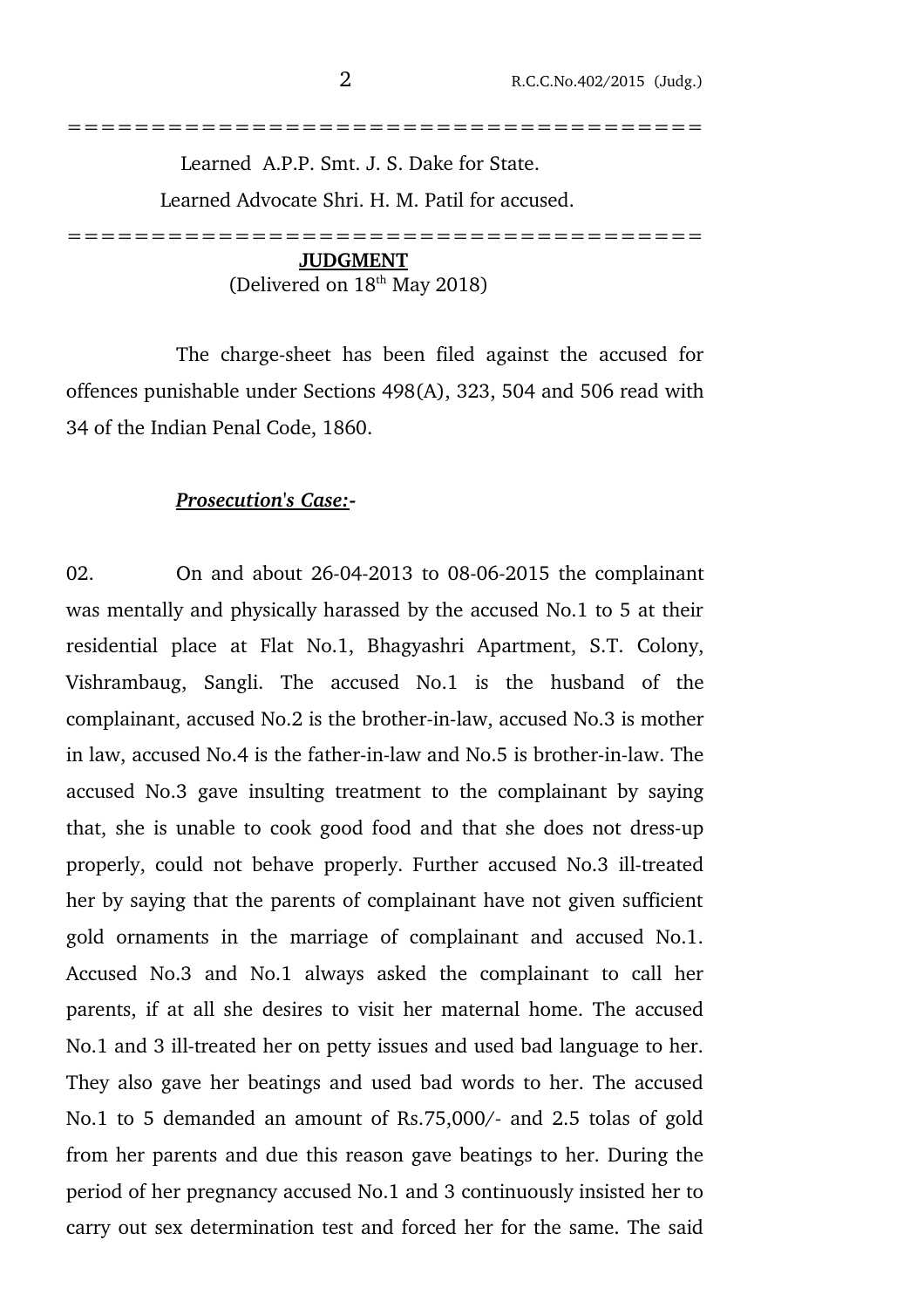harassment continued till 08-06-2015 and hence the complainant has lodged FIR with Vishrambaug police station for the same.

03. On the basis of FIR, C.R. No.135/2015 was registered. During investigation, spot panchanama was prepared, marriage invitation card and light bill were collected. Statements of witnesses were recorded. Accused were arrested. After completion of investigation, charge-sheet came to be filed.

04. The charges were framed against the accused at Exh.20 for offences punishable under Sections 498(A), 323, 504 and 506 read with 34 of the Indian Penal Code, 1860. It was read over and explained in vernacular to the accused persons to which they pleaded not guilty and claimed to be tried. They have raised defence that they have been implicated in a false case which they have reiterated in their respective statements (Exh.54 to 58) recorded *vide* S. 313 of the Criminal Procedure Code.

05. Following points arise for determination and I have recorded my findings thereon with reasons as follows :

| Sr.No. | <b>Points for Determination</b>                                                                                                                                                                                                                                                          |  | <b>Findings</b> |
|--------|------------------------------------------------------------------------------------------------------------------------------------------------------------------------------------------------------------------------------------------------------------------------------------------|--|-----------------|
|        |                                                                                                                                                                                                                                                                                          |  |                 |
|        | Does the prosecution prove that, on<br>and about 26-04-2013 to 08-06-2015, in Flat<br>No.1, Bhagyashri Apartment, S.T. Colony,<br>Vishrambaug, Sangli, all the accused in<br>furtherance of their common intention,<br>subjected the informant Sou. Madhuri Rahul<br>Khedkar to cruelty? |  | No.             |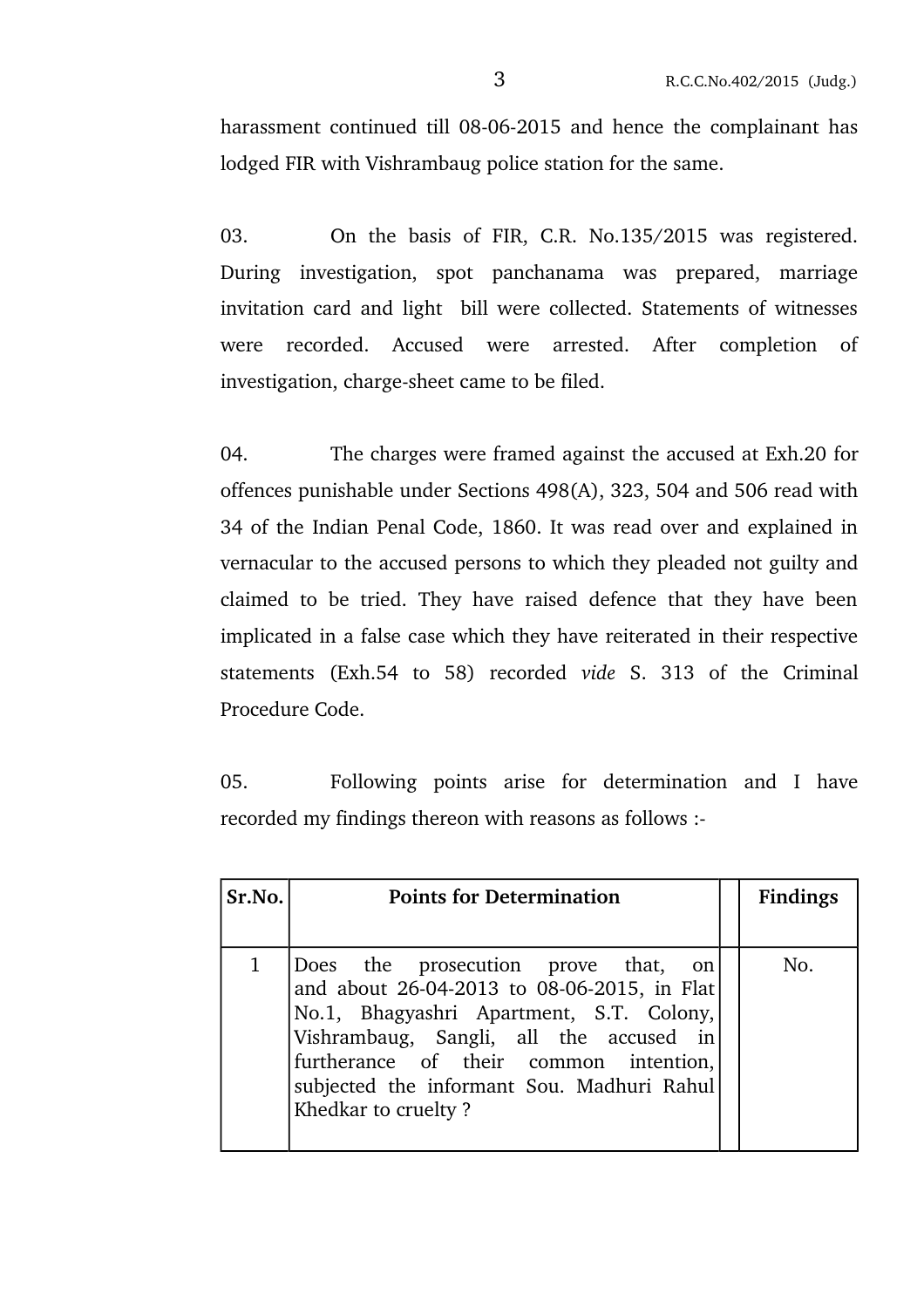| Sr.No.         | <b>Points for Determination</b>                                                                                                                                                                                                                                                                                                                                     |  | <b>Findings</b>        |
|----------------|---------------------------------------------------------------------------------------------------------------------------------------------------------------------------------------------------------------------------------------------------------------------------------------------------------------------------------------------------------------------|--|------------------------|
| $\overline{2}$ | prosecution prove that,<br>the<br>Does<br>at<br>above said period and place, all the accused, in<br>of their<br>furtherance<br>common<br>intention,<br>voluntarily caused hurt to the informant Sou.<br>Madhuri Rahul Khedkar by means of kicks and<br>fists blows ?                                                                                                |  | No.                    |
| 3              | Does the prosecution prove that,<br>on<br>above said date, time and place, all the<br>accused, in furtherance of their common<br>intention, intentionally insulted<br>the.<br>to<br>informant Sou. Madhuri Rahul Khedkar and<br>thereby gave provocation intending or knowing<br>it to be likely that such provocation will cause<br>her to break the public peace? |  | No.                    |
| $\overline{4}$ | the<br>prosecution prove<br>that,<br>Does<br>$\lfloor$ on<br>above said period and place, all the accused, in<br>furtherance of<br>their<br>common<br>intention,<br>committed criminal intimidation by threatening<br>the informant Sou. Madhuri Rahul Khedkar?                                                                                                     |  | No.                    |
| 5              | What order?                                                                                                                                                                                                                                                                                                                                                         |  | As per final<br>order. |

## **R E A S O N S**

06. Prosecution has examined in all four witnesses. Informant (PW1) Madhuri Rahul Khedkar (Exh.33), PW2 Pancha witness, Rajkumar Vithal Sathe (Exh.41), PW3 Brother of complainant Amol Mohan Pawar (Exh.45) and PW4 Investigating Officer Shri. Dadasaheb Mahadeo Budhavale (Exh.49). FIR dated 08-06-2015 (Exh.34), Spot Panchanama (Exh.42), Light Bill Exh.50, Marriage invitation Card Exh.51, Application given to S.P. Sangli dated 10-04-2015 (Exh. 52) and application to P.I. Vishrambaug Police Station (Exh.53).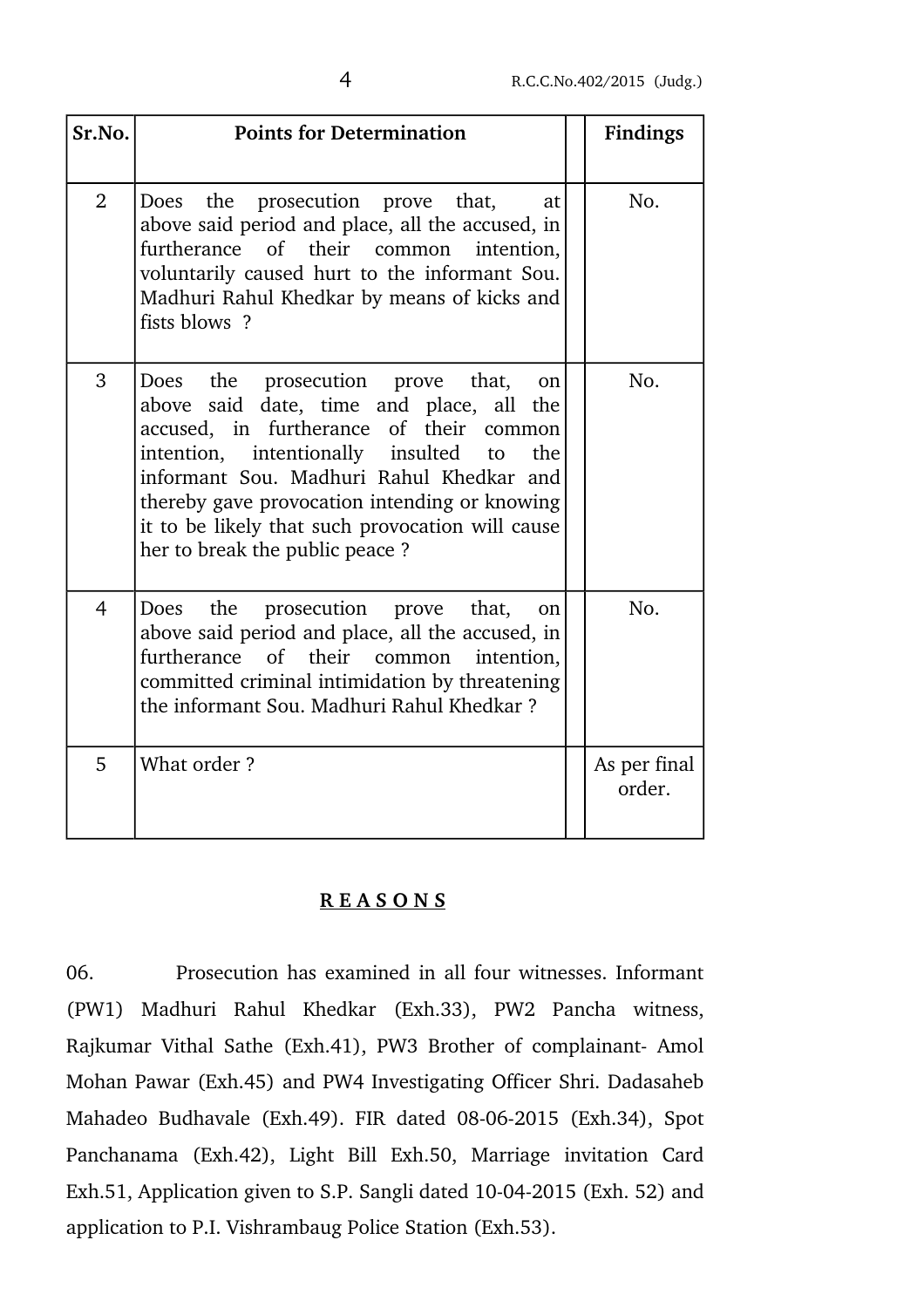07. Heard both the sides. Perused the documents.

#### **AS TO POINTS NO.1 TO 4**:

08. The points are inter-connected. Therefore, they are discussed together. It would be desirable to discuss the available evidence *vis-a-vis* ingredients of the alleged offences.

09. Informant (PW1) Madhuri Rahul Khedkar stated in her examination in chief that accused No.3 caused harassment to her by saying that she could not cook good food and could not behave properly. The accused No.3 always picked-up quarrel whenever the complainant asked for her visit to her maternal home. The accused No.3 also used bad and filthy language to her and gave beatings to her for the same. The accused No.3 used to insist that, the parents of the complainant should come to their place and accompany their daughter to their home. The accused No.2 and 4 used to curse her by saying that, she does not maintain herself in proper way and used bad words and gave her beatings. The accused No.1 all the time demanded Rs.75,000/ from the complainant for purchasing new vehicle and also 2.5 tolas gold chain from her parents. The accused No.3 never allowed the complainant to reside with her husband at Pune and insisted her to reside at Sangli. The accused No.3 all the time told false things about the complainant to her husband i.e. accused No.1 and lowered her image before her husband. The accused No.2 to 4 used to keep the complainant on starvation and gave beatings to her.

10. After few days when she was pregnant the accused No.3 insisted the complainant to conduct sex determination test to which the complainant denied. For this reason the accused started harassing her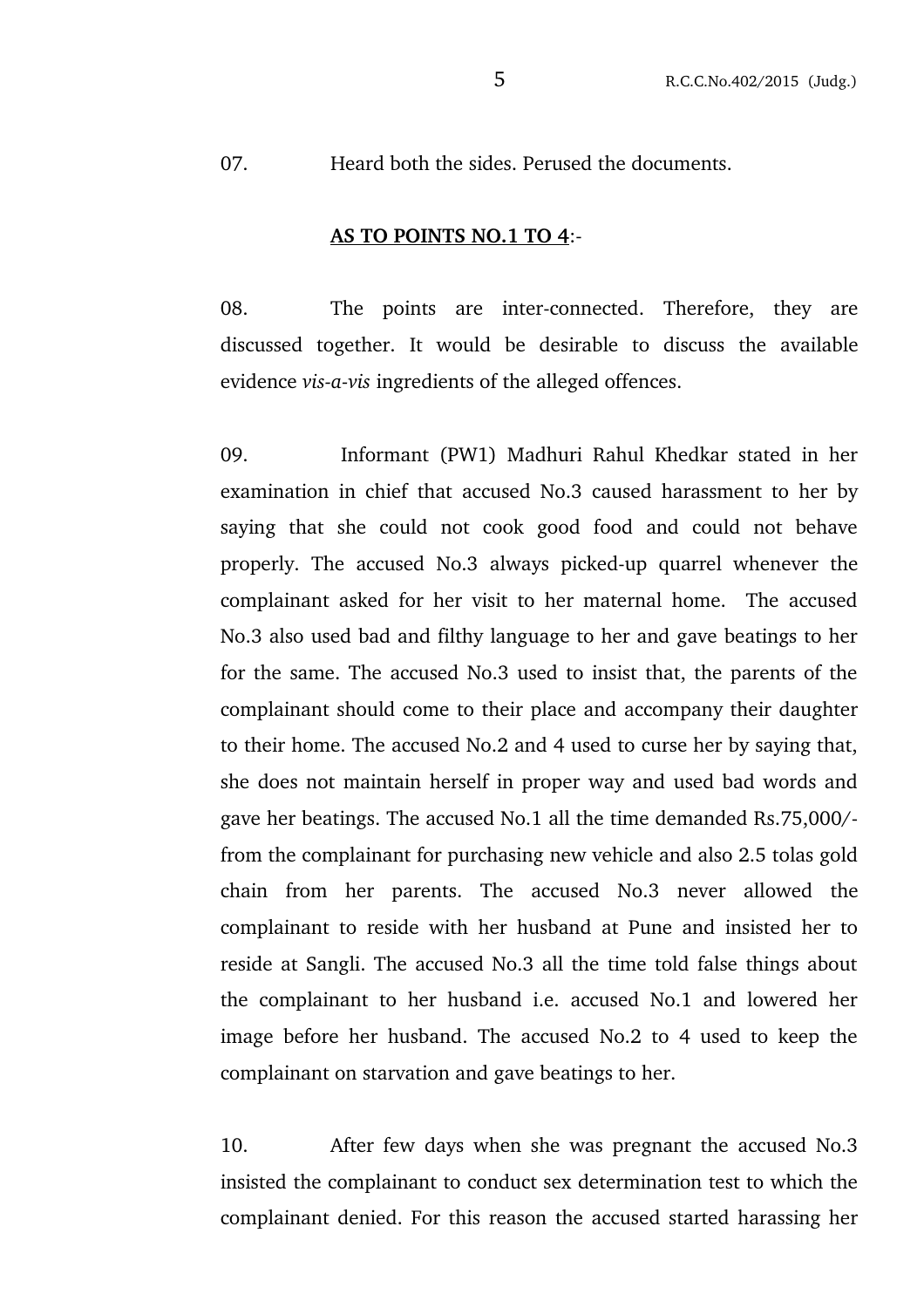on different grounds. The accused No.5 called the complainant and talked to her in bad language while on the call. The complainant gave birth to baby girl and when she gave this news to the accused, they were upset due to birth of girl child. They insisted her that she should bring Rs.75,000/- and 2.5 tolas of gold chain while returning to her matrimonial home, if she fails the doors of their home will be closed for her. The accused persons always said that, they wanted a baby boy for their family and now if the complaint has given birth to baby girl she has no place at her matrimonial home. After that the complainant requested several times to accused No.1 to take her to her matrimonial home, but he deliberately avoided to do so. The complainant is at her maternal home since 08-02-2014 till today.

11. In her cross-examination she admitted that the accused No.3 and 4 had accompanied her to Pune to drop her at the place of her husband i.e. accused No.1. She also admitted that she visited her maternal home on the occasion of Raksha-Bandhan and other festivals. She further admitted that she resided at the place of accused No.1 i.e. her husband at Pune for about 3 to 4 months. She further admitted that accused No.2 is serving at Walchand College, Sangli as a Professor. But she was not aware of his timing as he used to be frequently at home. She also admitted that the financial condition of her husband is better than her parents. She also admitted that her husband already had four wheeler at the time of their marriage. She further admitted that during this period she was not inclined to lodge FIR against the accused for the harassment caused to her by them. She further admitted that, when she was pregnant, accused No.3 accompanied her to the hospital during her treatment. She also admitted that accused No.1 to 4 have borne Rs.35,000/ for the purchase of her clothes at the time of their marriage. She also admitted that accused No.3 and 4 have purchased small ganthan, gold ring, big ganthan, silver leg chain (Painjan) and pearl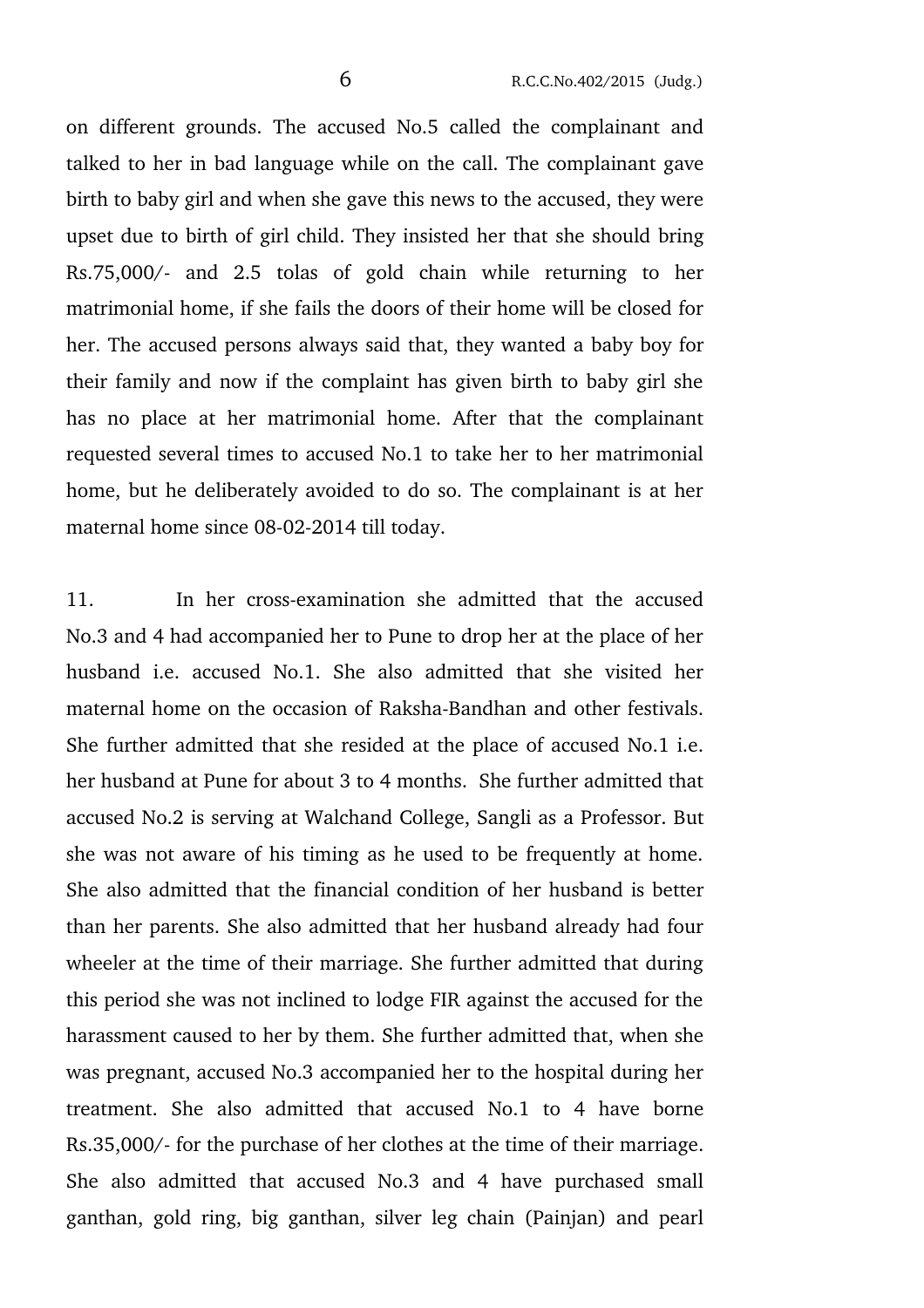neck-lace (मोत्याचा हार) in her marriage. She further admitted that she has not mentioned in the FIR that, the accused had demanded money for purchasing of four wheeler. She also admitted that accused No.3 used to accompany her for evening walking during period of her pregnancy. She further admitted that Adv. Manoj Inamdar is the family friend of her maternal relatives and they seek his advice in certain legal matters.

12. She specifically admitted that accused No.5 never resided at her matrimonial home with the other matrimonial relatives. She further admitted that she could not state the date, time as to when accused No.3 insisted her to conduct the sex determination test. She also admitted that accused No.5 lodged complaint with Karkamb Police Station against her father, brother and uncle. She admitted that she has moved written complaint on 10-04-2015 at the office of S.P. Sangli. She specifically admitted that, in this complaint with the S.P. that, she has not mentioned that accused No.2 to 4 used bad language to her and gave her beatings. She further admitted that accused No.2 to 4 were present for the cradle ceremony of her daughter. She further admitted that accused No.1 sent her legal notice claiming divorce from her on 29 03-2015. She also admitted that she had voluntarily been to her matrimonial home after the birth of her daughter. But she had not mentioned this fact in her complaint or application and has mentioned at first time before the Court. She specifically admitted that before the application for divorce by accused No.1 was filed, she had never complained about the mental and physical harassment caused to her by accused No.1 to 5. She also admitted that after lodging the present FIR she had never been to her matrimonial home. Except these admissions nothing came on record during the cross-examination of the complainant, which would help the accused.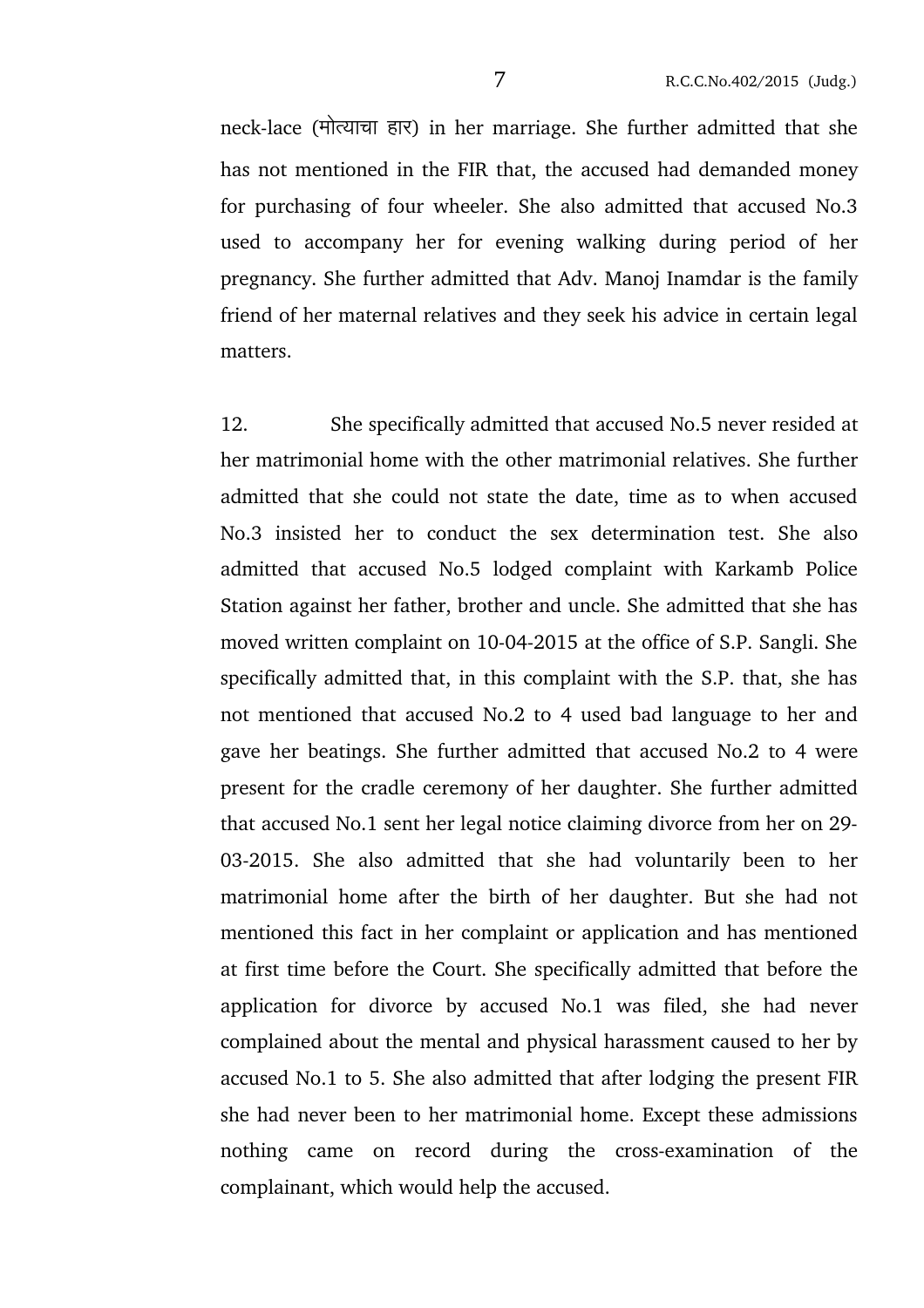13. PW2 Rajkumar (Panch) stated in his examination in chief that, he visited Flat No.1, Bhagyashri Apartment, S.T. Colony alongwith Akshay Bansode. Panchanama was carried out in his presence and is duly proved in evidence. In his cross-examination he admitted that he does not know as to how many floors exists in Bhagyashree Apartment. He further admitted that he has no idea about the direction of the main door of flat No.1 of Bhagyashri Apartment. He also admitted that when he visited the spot during the panchanama, the presence or absence of any person is not mentioned in the panchanama.

14. PW3 Amol stated in his examination in chief that, the complainant Madhuri used to inform him as to the mental and physical torture inflicted upon her by the accused persons. She also used to inform certain incidents when she visited her maternal home for festivals. He further stated that the accused persons demanded Rs.75,000/ from her and 2.5 tolas of gold from her parents. He further stated that his sister i.e. complainant Madhuri requested them to fulfill the demands of the accused persons. He further stated that the accused persons denied the complainant to stay at her matrimonial home and refused to accept her calls and discontinued contacts with her.

15. In his cross-examination PW3 Amol admitted that, accused No.1 is residing at Pune for the purpose of his job and most of the times is unavailable at flat No.1 Bhagyashri Apartment. He stated that his sister, complainant Madhuri resided for a period of few months only at her husband's place i.e at Pune and most of the time she resided at flat No.1, Bhagyashri Apartment with her in laws. He further admitted that accused No.2 is serving at Walchand College, Sangli since the time of marriage of complainant and accused No.1 and also today. He further admitted that he has not stated in his statement before the police that the accused persons, mentally and physically harassed the complainant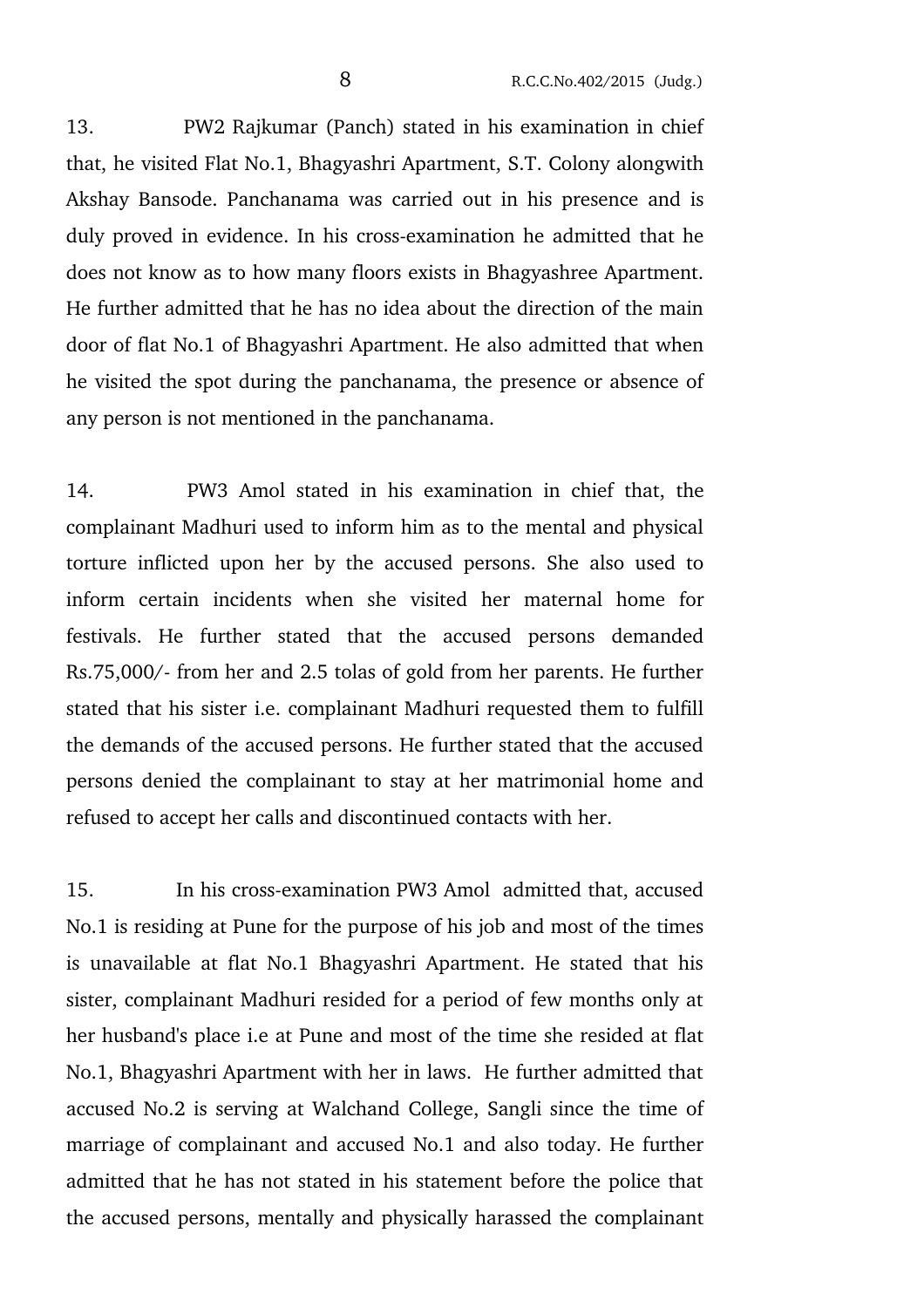Madhuri on different grounds. He further specifically admitted that the accused persons were present for the cradle ceremony of daughter of his sister i.e. complainant Madhuri. He then specifically admitted that neither he nor his father accompanied complainant Madhuri to her matrimonial home for co-habitation after the cradle ceremony of her daughter. He also admitted that in the year 2015 accused had issued notice to the complainant on the grounds that she is not ready for cohabitation with accused No.1 and thereby claimed divorce from her. These were the material admissions by the witness.

16. PW4 Dadasaheb Budhavale, I.O. stated in his examination in chief that, he visited the spot of incident and carried out panchanama in presence of two panchas. He duly proved the panchanama and admitted the contents. He procured the light bill of flat No.1, Bhagyashri Apartment, which bears the name of accused persons as owner of the said flat. He conducted the investigation and filed charge-sheet against the accused. In his investigation it revealed that the accused persons illegally demanded money and gold from the complaint. They also inflicted mental and physical harassment to the complainant and pressurized her to conduct sex determination test. In his cross examination he admitted that, he has not recorded the statements of the persons residing in the nearby flats. He also admitted that the area where Bhagyashri Apartment is situated is a crowdy area and the said apartment is at a distance of ½ km from Vishrambaug Police Station.

17. The witness PW4 Dadasaheb further admitted that he himself has not conducted any investigation in respect of application at Exh.52. He further admitted that the name of accused No.5 is not mentioned in the application at Exh.52. He further stated that he has not carried out any investigation in respect of any letter or notice sent to the complainant by the accused. He further admitted that he has no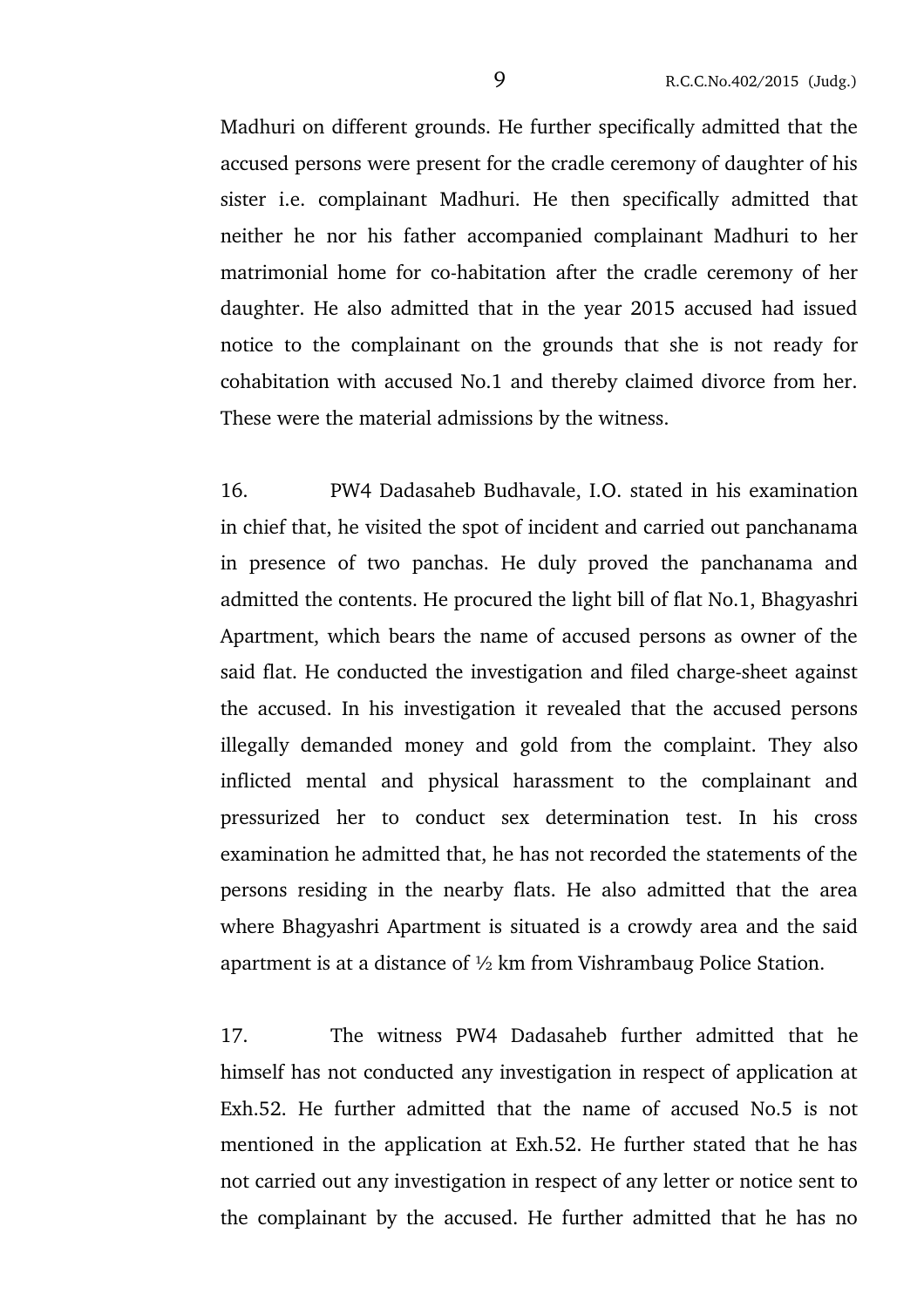knowledge about the mobile number or land-line number of the accused persons. He further stated that brother of complainant i.e. PW3 has stated in his statement before the police that the accused persons used to threaten the complainant by giving her apprehension of beatings. He further specifically admitted that he has carried out the panchanama in the police station.

# 18. **DISCUSSION :**

# A) **Illegal Demands:**

It has come in the evidence of the complainant PW1 that the accused no.1 demanded Rs. 75,000/- from her on the count of purchase of new vehicle and also 2.5 tolas gold chain. The said allegations are corroborated by her brother Amol PW3 and I.O. PW4. The complainant has failed to bring on record as to which vehicle the accused no.1 desired to purchase. Also how and when did he made the illegal demands. Certain instances like purchase of clothes of complainant and gold ornaments at the time of marriage are admitted by the complainant. It shows that the accused were in good financial condition which is admitted by the complainant in her cross examination. The accused owned four wheeler and two wheeler before marriage of complainant and accused no.1 which indicates that they are financially sound. Accused no. 1 is working at Pune and accused no.2 is serving at Walchand College, Sangli. If at all they wished to demand an amount or a gold ornament then why only small amount in thousands whereas they could have demanded some more amount. The conduct of the accused and the admissions given by the complainant do not incline towards forming view that the accused persons can be termed as greedy people. Hence by considering the evidence on record, no possibility is made out that they must have harassed the complainant for their demands.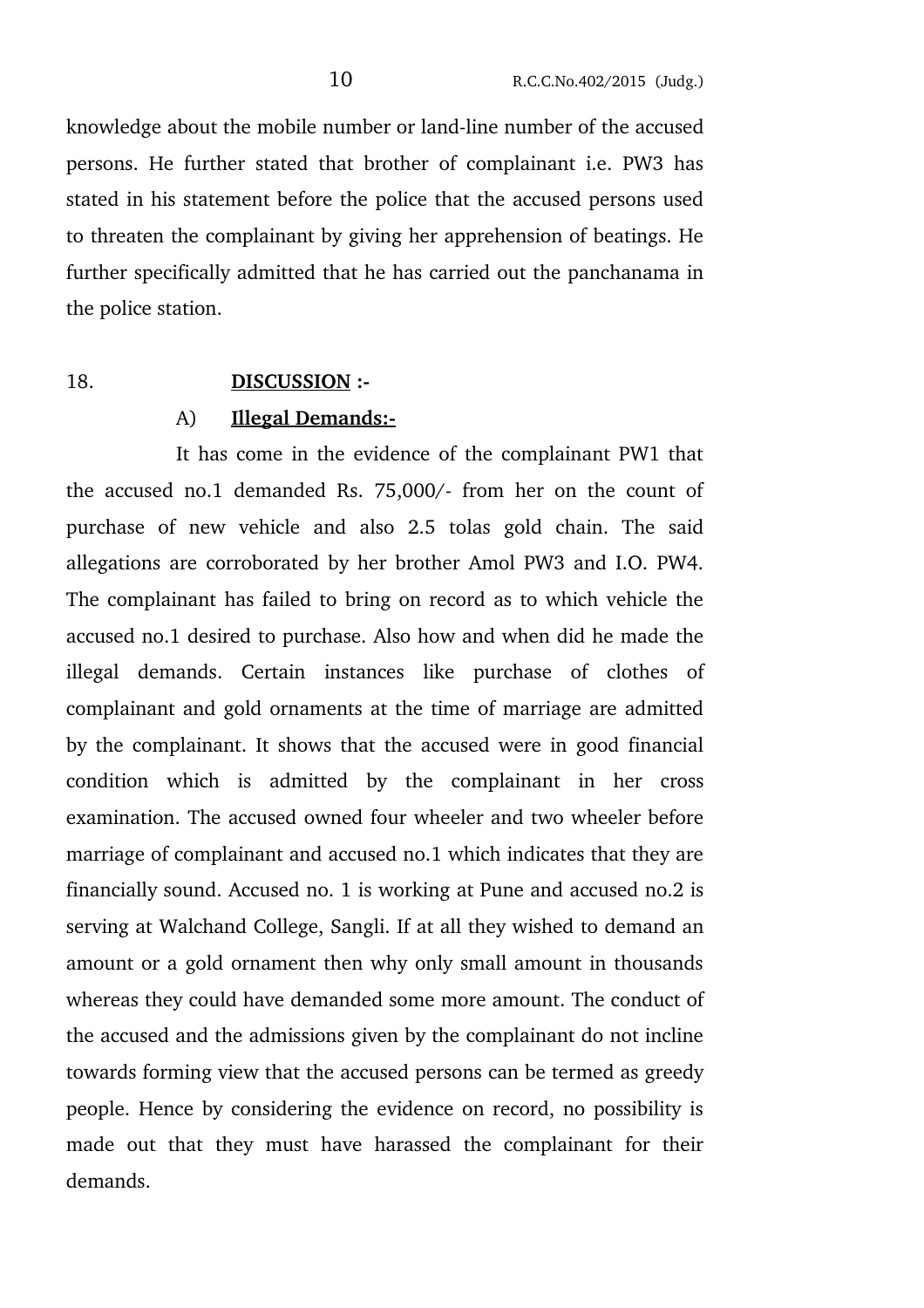#### B) **Ill-treatment/Mental and Physical Harassment** :-

 (i) The complainant has stated in her examination in chief that accused no. 2 to 4 used to taunt her that she does not dress up properly and cannot cook good quality food. The complainant has allegations against the accused no. 3 mainly on the grounds that she used to quarrel with the complainant that her maternal relatives should come to their place to take the complainant to her maternal home and drop her again to their place. Also accused no. 3 used to curse her by using bad words and used to give her beatings. The accused no. 3 did not allow her to reside with her husband at Pune and compelled her to stay at Sangli. Accused No. 2 to 4 used to keep the complainant on starvation, gave beatings to her and cursed her on petty issues. But the complainant has failed to bring on record the exact words used by the accused at the time of their quarrels. No specific date or time or occasion is mentioned by the complainant when the accused persons subjected her to cruelty. No strong ground made out to conclude that the accused caused mental harassment to the complainant. Petty issues are part of practical life and are required to be resolved at that time itself. No family exist without differences but they should be handled with a broad prospective and in the welfare of whole family and not for well being of an individual.

(ii) Accused no. 5 never resided with the complainant under one roof is an admitted fact by the complainant. She has also admitted that she has not mentioned in her report with the police dated 10/04/15 that accused no. 2 to 4 gave beatings to her and used bad words to her.

(iii) Spot panchnama in such kind of offences is formal. It is not expected from the panch witness or the I.O. that they should have knowledge about the number of steps or the floors or the number of flats or the direction of the flat/apartment. Also the flat is owned by the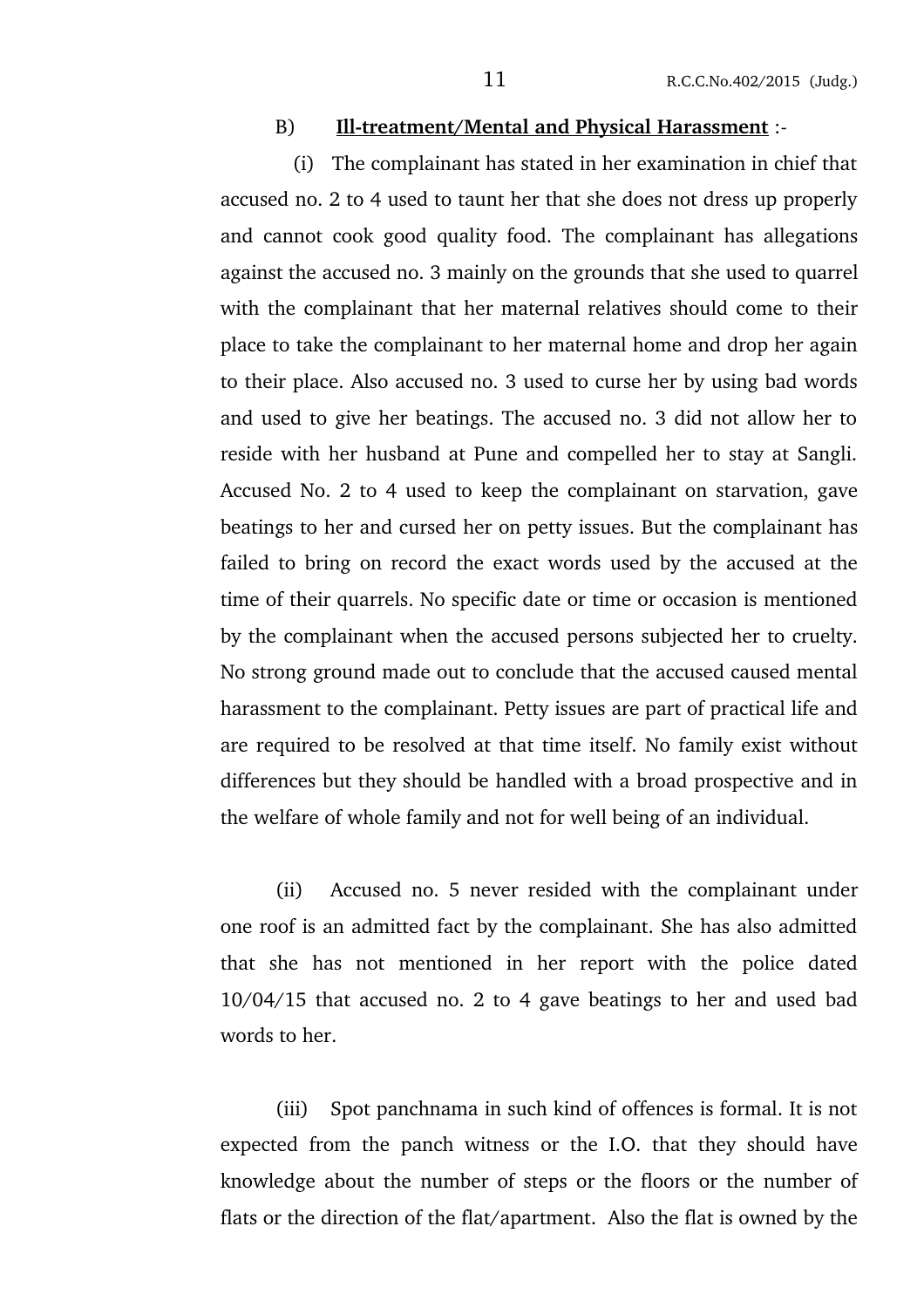accused is not denied by them. The details as to the mobile number of accused, receipts, etc are not brought on record as supportive evidence.

# **C) Compelled to conduct sex determination test:**

 Though the complainant has specifically alleged that the accused forced her to conduct sex determination test, there is nothing brought on record to that effect. Her allegations in this aspect are limited upto accused no. 3 only. But she failed to examine the M.O. in that context. The complainant did not even examine any other person of the hospital where she used to take treatment during her pregnancy. Also the said test is not conducted remains a fact. Mere oral allegations are not sufficient to hold the accused persons guilty for the said allegations.

#### 19. **Provisions of Law :**

**Section 498-A of I.P.C. – Husband or relative of husband** of a woman subjecting her to cruelty – Whoever, being the husband or the relative of the husband of a woman, subjects such woman to cruelty shall be punished.

Explanation  $-$  (b) harassment of the woman where such harassment is with a view to coercing her or any person related to her to meet any unlawful demand for any property or valuable security or is on account of failure by her or any person related to her to meet such demand.

20. The learned Advocate for accused has relied on the following case laws

(I) *'STATE OF MAHARASHTRA V/S. NAVNATH EKNATH JAIGUDE', (2009 ALL (CRI) 1497,* in which the Hon'ble Bombay High Court has held that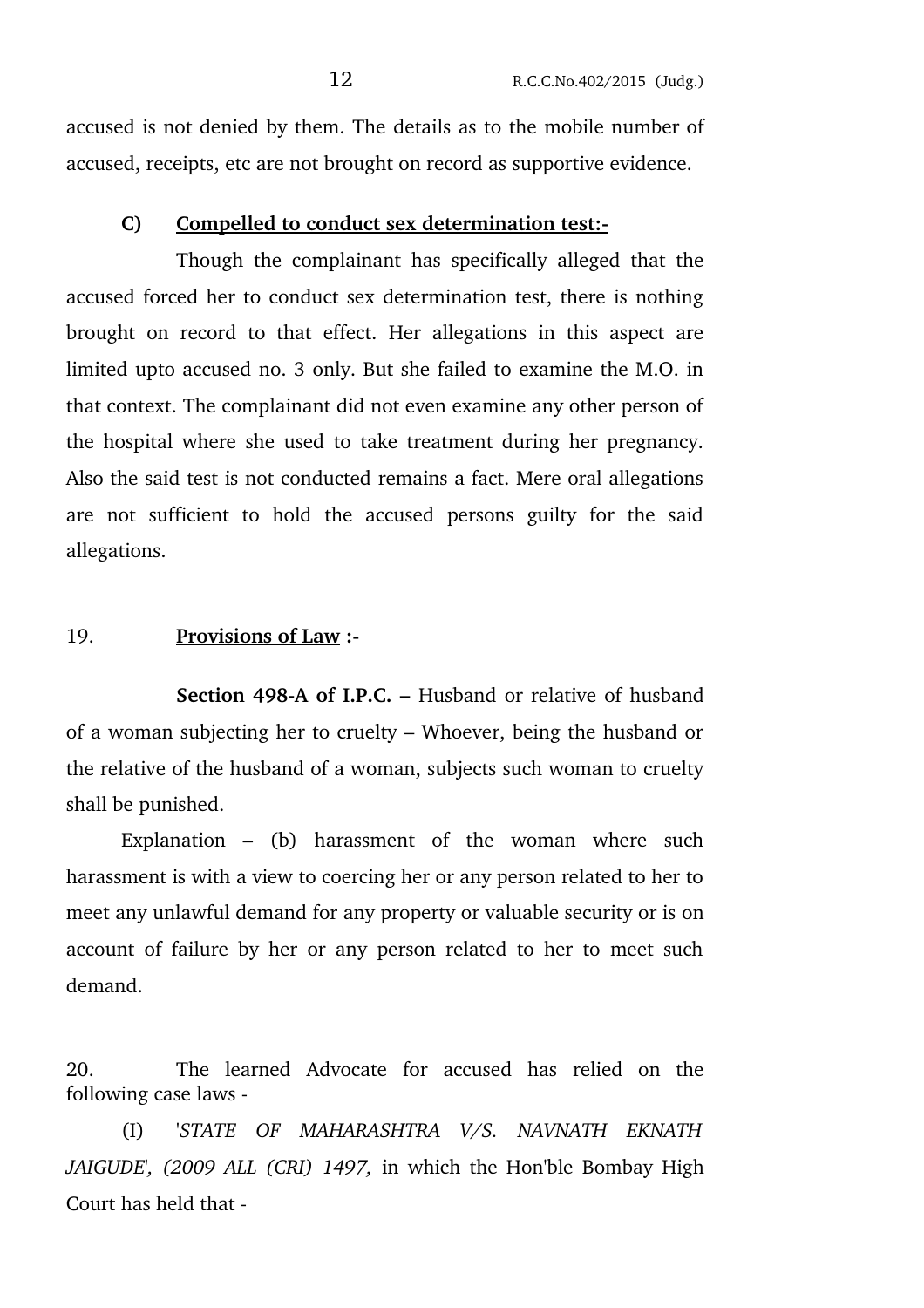*'Cruelty and harassment alleged by prosecution vague and general in nature. Hence, each and every harassment is not sufficient to hold the accused guilty. It is only that harassment which ultimately forces the deceased to commit suicide which is material and can be taken into account.'*

In the case in hand there is nothing on record brought by the prosecution which proves that the complainant Madhuri was mentally and physically harassed to the extent that she attempted to commit suicide. But in the later part of the section, harassment in different kinds is contemplated. In the present case the complainant failed to prove the alleged harassment to such extent. *No such instances are brought on record to say that the complainant was subjected to cruelty.*

(II) *'MUKESH S/O. RAMSWARUP PASHINE V/S. STATE OF MAHARASHTRA', (2006 ALL MR (CRI) N.O.C. 62,* in which the Hon'ble Bombay High Court (Nagpur bench) has held that

'Prosecution evidence, heap of stray-tales stories, which even taken together does not make a complete story of ill-treatment. The testimonies of prosecution witnesses are not matching to each other. Hence, it would be extremely risky to rely upon such quality of prosecution evidence where nothing comes out consistently. '

In the case in hand there is no instance of mis-matching of the testimonies of the prosecution witnesses. Though they are not mis matching are not sufficient to convict the accused. The detail discussion as to the testimony of the prosecution witnesses is taken in the relevant paragraphs.

(III) *'JAYAWANTABAI W/O. SATYADEO SADAFALE V/S. STATE OF MAHARASHTRA', (2008 ALL MR (CRI) 189,* in which the Hon'ble Bombay High Court (Nagpur bench) has held that

'In case of demand of dowry, dowry is of any property given or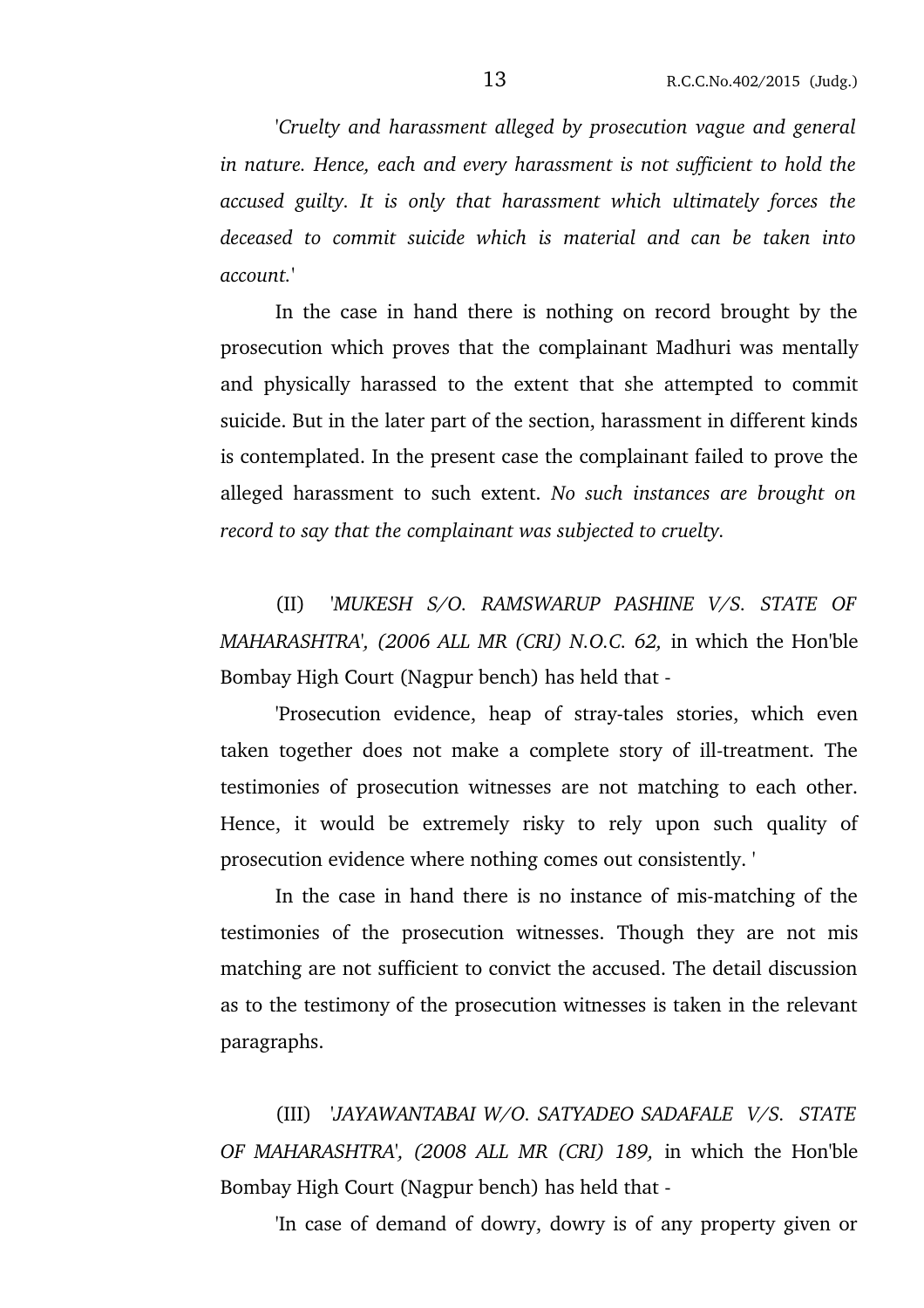agreed to be given before or after the marriage in connection with marriage. If is was not agreed to be given in connection with marriage, that may become unlawful demand at the most, but cannot be treated as a demand for dowry. It must be shown that physical harassment was such that any person would have preferred to put an end to the life instead of bearing physical harassment.*'*

 In the case in hand the complainant has not committed suicide or attempted for the same. The grounds of causing suicide are grave and depending upon many other circumstances like mental capability of the victim, her tolerance level, her general attitude towards the surroundings, etc. In the present case the harassment as alleged is not enough to punish the accused. Certain differences in family exists but it cannot be said that there is no scope for improvement and the same shall continue.

(IV) *'STATE OF ANDHRA PRADESH V/S. KALIDINDI SAHADEVUDU & ORS', (2012 CRI.L.J. 2302,* in which the Hon'ble Andhra Pradesh High Court has held that

'*The accused by clearly commenting that deceased was not begetting children cannot be said to have committed cruelty within the meaning of Section 498A.'*

In the case in hand there are no such allegations of the prosecution that the accused persons mentally harassed the complainant on the count of **'not begetting children.'** Hence, the present case law is not applicable in the case in hand.

(V) *'SANJAY JAIN V/S. STATE OF MADHYA PRADESH', (2013 CRI L.J. 668,* in which the Hon'ble Madhya Pradesh High Court has held that

*'The fact that there used to be some quarrels between the deceased and the accused, but no evidence on record that he used to subject her to*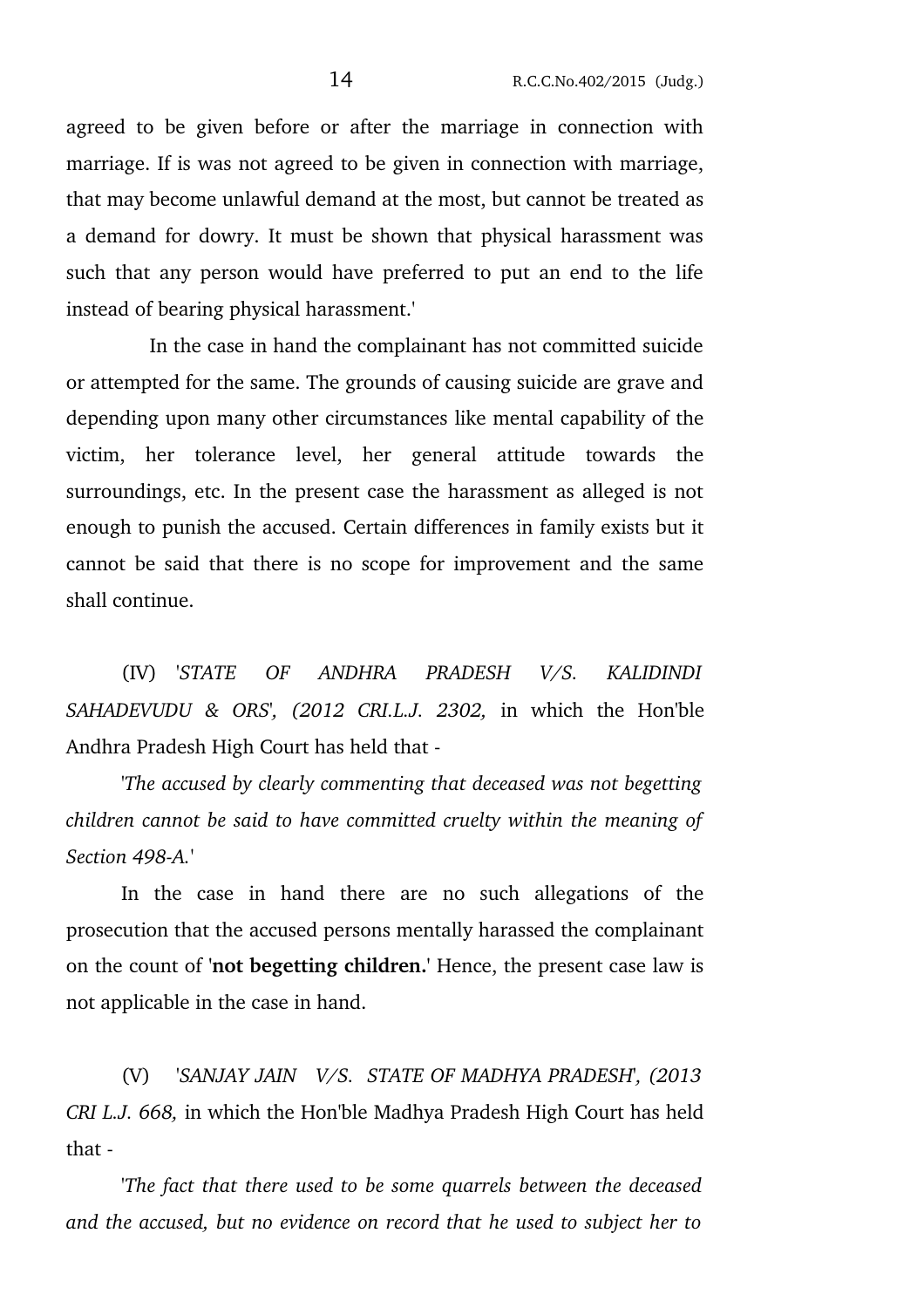*harassment or to cruelty such as causing grave injury to life or limb.'*

In the case in hand there is evidence in the nature of testimony of the complainant about the harassment. Quarrels are part of routine life and inevitable since there are differences in views of the people residing together. Nothing is on record showing any grave or serious injury to the complainant.

(VI) *'BAIJNATH AND OTHERS V/S. STATE OF MADHYA PRADESH', (AIR 2016 SUPREME COURT 5313),* in which the Hon'ble Madhya Pradesh High Court has held that

*'Prosecution failed to proved precise cause of death or deceased as to whether it was suicidal or homicidal. Ingredients of cruelty and harassment not proved by direct and cogent evidence and not sufficient by itself to hold accused persons guilty of offence under Section 498A.'*

 In the case in hand there are no considerable evidences on record to show the alleged cruelty on the complainant which is sufficient to drive her to commit suicide. Also no such allegations are made. Hence the case law is applicable to the case in hand.

(VII) *'STATE OF ANDHRA PRADESH V/S. M. MADHUSUDHAN RAO', (SUPREME COURT),* in which the Andhra Pradesh High Court has held that

*'Delaying in filing complaint with no worth explanation raises doubt regarding the genuineness of the complainant rendering it unsafe to base the conviction of the accused.* 

 In the case in hand the complainant had ample opportunity to take proper action against the accused. She kept silent till the divorce petition was filed. Also no reasonable ground is shown to explain the delay which creates a doubt as to the credibility of the complainant. The citation is therefore applicable to the case in hand.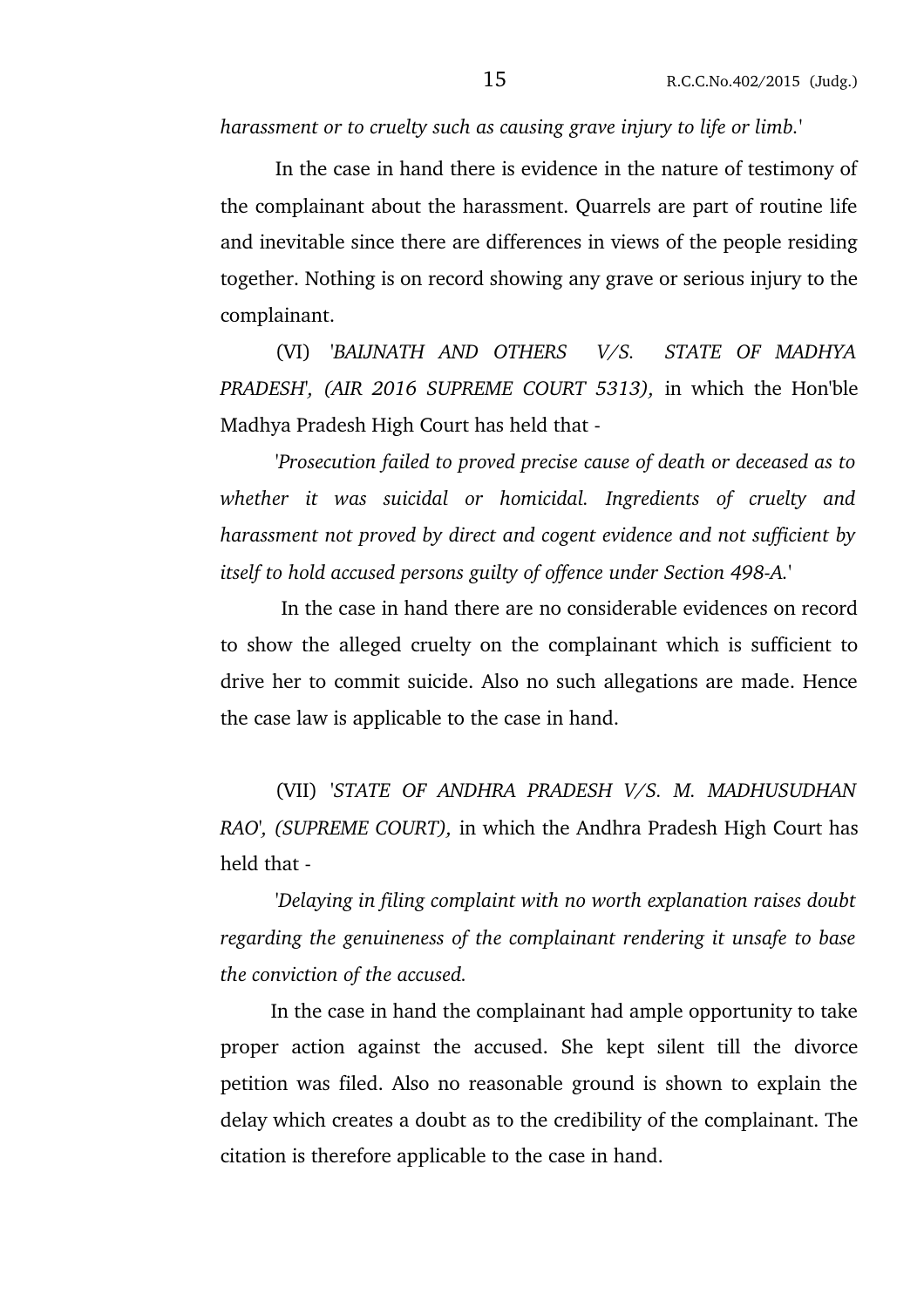#### 21. **Grounds to disbelieve the prosecution story :**

A) No details as to time, date and occasion of any of the alleged physical or mental harassment is brought on record and proved in evidence by the complainant.

B) Parents of the informant are not examined who are equally important witness as that of complainant herself. The illegal demands as alleged were made to them through the complainant. They should have stepped into the witness box and stated the harassment caused to their daughter. This conduct compels to draw a negative inference and creates doubt as to the genuineness of the prosecution story.

C) No medical certificate is brought on record to prove the physical cruelty/ harassment and the injuries sustained by the complainant. Also no prescription or any details as to any test conducted on the complainant is brought on record. No M.O. is examined to strengthen the case of the prosecution. No details as to the body part where the injury was inflicted or the description of the wound or beatings is mentioned in the FIR or in her examination in chief.

D) The complainant has admitted that the financial condition of the accused was better than her parents. They owned a flat, four wheeler and two wheeler before marriage of the complainant and accused no. 1. Also it is admitted by the complainant that the accused have purchased golden ornaments for her and spent Rs. 35,000/ for her clothes in the marriage of complainant and the accused no. 1. This fact does not create any base to consider the allegations of the complainant as to the illegal demands to be true.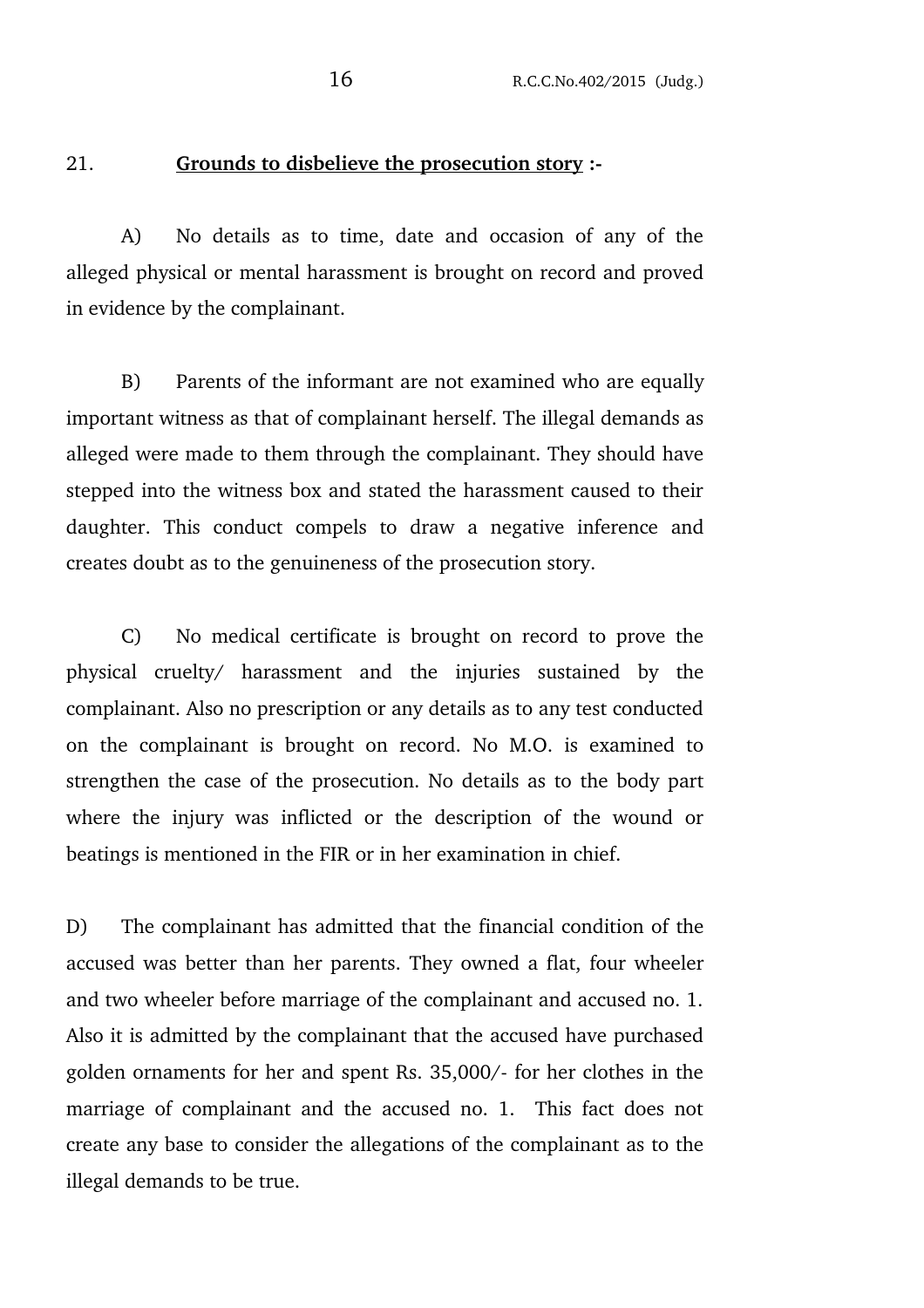E) Lodging of FIR by the complainant after the divorce petition was filed by the accused no. 1 itself reveals that it is a after thought process of the complainant and made out of some personal grudge against the accused. She had ample opportunity to take proper action against the accused but she failed to do so. She never attempted to return to her matrimonial home inspite of the fact that the accused persons were repeatedly asking her to come for cohabitation. Also she never visited her matrimonial home voluntarily for cohabitation. As a last attempt, the accused no.1 sent her legal notice because she did not come for cohabitation inspite of several requests.

F) Accused no. 5 never resided with the complainant under one roof. Hence the allegations made against him are baseless. No specific words are brought on record by the complainant to attract the alleged offences.

G) It is specifically admitted by the I.O. that he had prepared the panchnama at Police station instead of preparing the same at the spot of incident. This creates a strong ground to doubt on the accuracy and genuineness of the panchanama.

H) Allegations as to compelling the complainant to stay at Sangli and not at Pune is there internal family arrangement which keeps on changing as the circumstances changes. Undue importance is given to this factor by the complainant. In todays era, many couples live separate from each other due to their profession /job profile or out of certain family arrangements. This particular aspect cannot be termed as causing cruelty to the female of that family.

I) It is admitted by the complainant that all accused persons were present for the cradle ceremony of her daughter. This shows the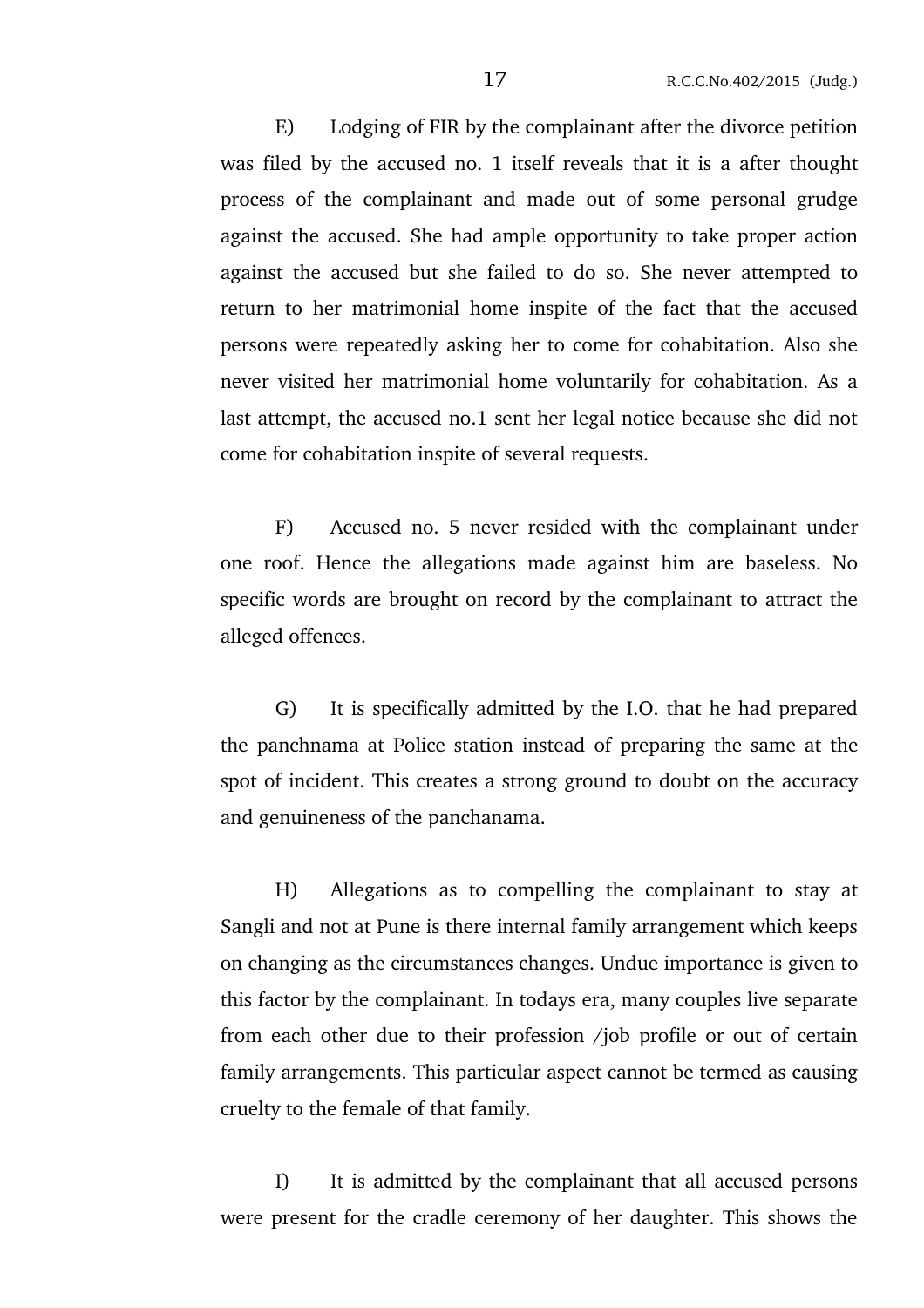involvement of the accused person and their belongingness towards the baby girl and in the complainant also. If at all they were upset on the birth of girl child they would have reacted in a different way.

J) No clear allegations against accused no. 2, 4, 5. No details mentioned as to how they caused ill-treatment to the complainant. No specific event mentioned by the complainant.

K) Whole story based on vague allegations as to harassment. Only oral contentions of the complainant without any supporting evidence. Hence the ingredients of the offence cannot be said to be proved.

22. Considering the nature of offence, it is essential to note here that these kinds of offences are particularly matrimonial offences wherein the persons of one family are involved. Due to the differences in opinion and the mindset of these persons, misunderstandings are created which later on give rise to quarrels and which lead to various offences. Every person in the family is required to keep a broad view and handle the situations and adversities in the interest of the family and not in favour of any individual. Hence, taking into consideration entire evidence on record,  **I answer point No.1 to 4 in the negative.**

23. From the above discussion, it becomes clear that, the prosecution has failed to prove the allegations against the accused beyond reasonable doubts. Though in such offences special weightage should be given to the version of the complainant, it should also be corroborated by other supportive evidence. In absence of such evidence vague allegations of the complainant cannot be taken as true. There are many instances in society wherein females of mischievous nature spoil